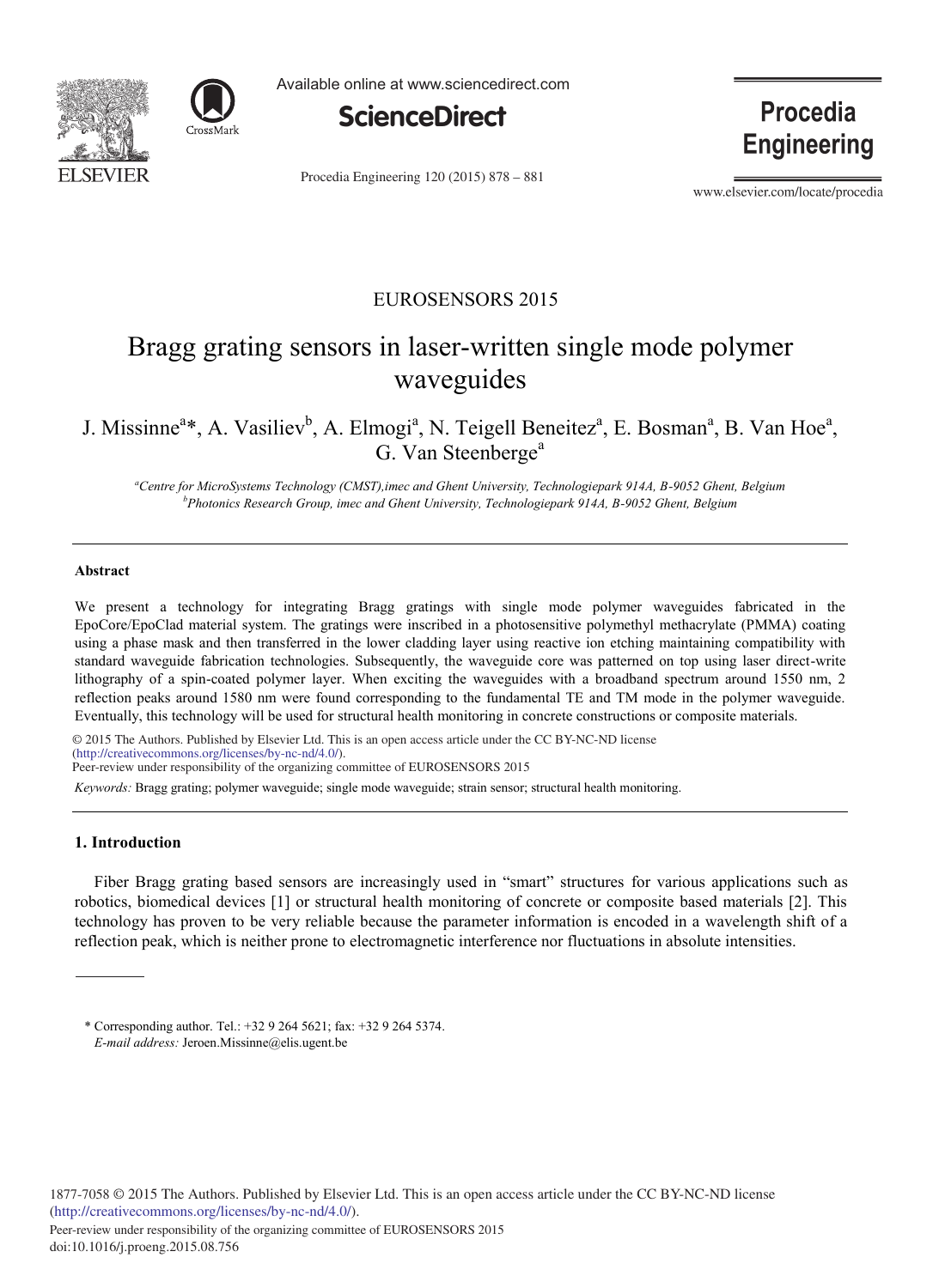#### **Nomenclature**

- $\lambda$  Wavelength
- $\lambda_B$  Bragg wavelength
- Λ Grating pitch
- $n_{\text{eff}}$  Effective index of a mode propagating in a waveguide

Although Bragg grating sensors are very attractive, the integration of silica fibers in all kinds of structures is not always straightforward. For example, for monitoring composite structures, the fibers need to be accurately kept in place during production, especially when a certain orientation is critical. In biomedical devices, the brittle silica fiber may not comply due to a risk for tissue punching. Furthermore, the sensing range of a silica fiber is limited due to its limited fracture strain.

Although their optical loss is higher, the use of polymer based waveguides provides opportunities for tackling the above-mentioned challenges. Compared to glass, polymer waveguides can be elongated to a large extent [3], are less prone to breaking and can easily be processed on planar substrates. This allows fabrication of a multitude of sensing structures, with an orientation fixed during fabrication which is ideal for multi-axial sensing. Such polymer waveguides can be fabricated on a thin flexible patch that can also have light sources and detectors integrated [4].

Therefore, this paper demonstrates the integration of Bragg gratings with a very flexible and scalable (up to 20 x 20 cm<sup>2</sup> substrates can be processed with the current equipment) single mode polymer waveguide direct-write technology. The functional polymer layer is very thin (a few tens of microns) and can be released to obtain a freestanding foil making it eventually easy to orient and integrate inside or on top of structures [5].

#### **2. Methods**

Various techniques can be used to fabricate gratings in optical fibers or planar waveguides, typically resulting in either volume gratings (i.e. a periodic refractive index modulation in the waveguide core) or periodic surface relief structures at the core-cladding interface. When a grating with period *Λ* is present in a waveguide, the reflected wavelength  $\lambda_B$  is defined by  $n \lambda_B = 2n_{\text{eff}}\Lambda$ , where *n* takes integer values and indicates the order of the grating. For maintaining compatibility with standard waveguide fabrication processes, a surface relief grating was chosen, which was fabricated using UV-exposure of a photosensitive polymethyl methacrylate (PMMA) material through a phase mask obtained from Ibsen Photonics  $(+1/-1)$  order phase mask, 1 x 1 cm<sup>2</sup> grating area, 1010 nm period). These parameters where chosen to yield Bragg reflections around  $\lambda_B = 1550$  nm for compatibility with telecom and existing sensor readout equipment.

The PMMA layer was obtained by spin-coating a solution of PMMA A1 950 (MicroChem) on glass at 3000 rpm for 60 s and subsequently baking on a hotplate for 3 min at 180 °C. Then, the phase mask was placed in direct contact with the PMMA layer and was exposed using a Hamamatsu LC8 mercury lamp with a 365 nm filter for 20 min at 70 mW/cm<sup>2</sup>. Subsequently, the sample was developed in a solution of  $(7.3)$  IPA:H2O for 35 s, revealing the grating structures [6].

For characterizing the grating, the diffraction efficiency of the different diffraction orders was measured when the grating was perpendicularly illuminated with a He-Ne laser ( $\lambda = 632.8$  nm) and compared with the theoretically expected values. For simulating the diffraction efficiency, the Rigorous Coupled-Wave Theory was implemented in Matlab (assuming a sine grating amplitude) and extended to include multiple layered structures [7]. As such, the grating depth can be estimated by simulating the diffraction efficiency of the different diffraction orders as a function of grating depth and comparing this with the measured diffraction efficiencies.

For integrating grating structures with polymer waveguides, a grating fabricated in PMMA was transferred in the lower cladding layer and then the core of the waveguide was patterned on top, as illustrated in Fig. 1. The commercially available EpoCore/EpoClad material system (MicroResist Technology) was used for fabricating the polymer waveguides on a Borosilicate glass substrate. First, the lower cladding layer was applied (a) by spin-coating a solution of EpoClad at 4500 rpm for 30 s and soft baking at 85 °C for 60 min. Afterwards, the material was UVexposed for 50 s at 10 mW/cm<sup>2</sup>, followed by a post bake step (85 °C for 15 min) and hard bake step (150 °C for 90 min in an oven). Then, a PMMA layer was applied in which a grating was fabricated (b-c-d) as described above.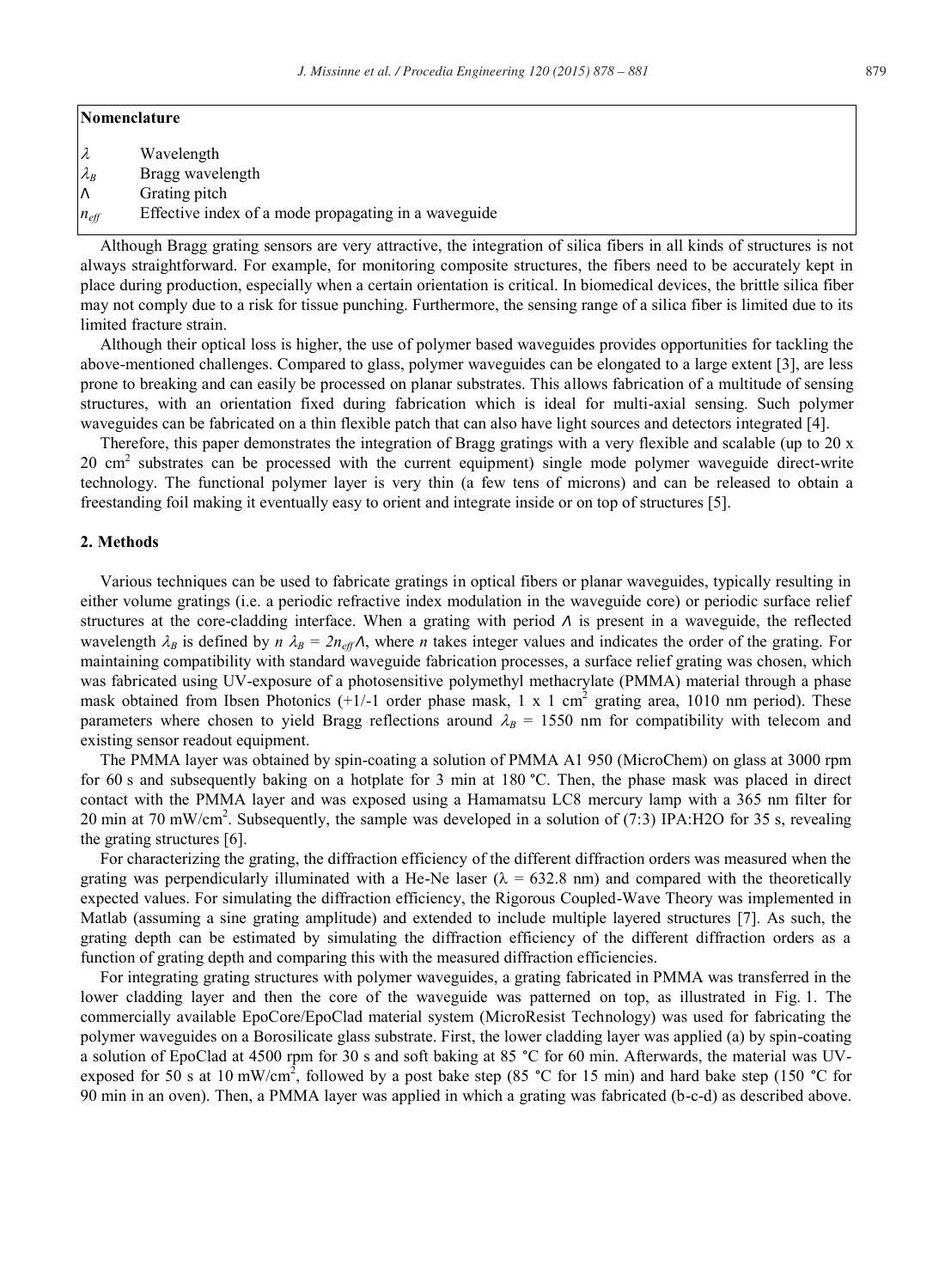This PMMA grating structure was transferred (e) into the EpoClad layer by reactive ion etching (RIE) for 6 min (CHF3:O2, 5 sccm:15 sccm, 150 W, 150 mTorr). Secondly, a 5 μm core layer was applied (f) by spin-coating a solution of EpoCore 2 at 1250 rpm for 30 s followed by a soft bake step (50 °C for 2 min and then 85 °C for 3 min).



Fig. 1. Illustration of the process for fabricating single mode polymer waveguides with grating structures.

Waveguide structures with a varying width were defined using laser direct-write lithography (DWL) and afterwards the sample was baked on a hotplate (50 °C for 2 min and then 85 °C for 3 min), developed using MrDev-600 (Microresist Technology) and hard baked (150 °C for 90 min in an oven). Finally, a cladding layer of EpoClad was applied (g) using similar process steps as for the lower cladding layer. After fabrication of the polymer waveguide stack, the sample was diced on both sides (h) perpendicular to the waveguides using a wafer dicer resulting in 2.5 cm long waveguides with exposed end-faces.

The insertion loss of the waveguides was measured by coupling light in the waveguides using a 1550 nm laser diode connected to a SMF-28 single mode fiber. At the output, a fiber with a 50 μm diameter core connected to a power meter was used to measure the transmitted light. The propagation losses were obtained using the cut-back technique. To measure the reflection spectrum, a fiber-coupled source (Thorlabs ASE FL-7002) with a broadband spectrum between 1530 nm and 1610 nm (random polarization) was used to couple light in port 1 of a circulator (Thorlabs 6015-3-APC); port 2 was connected to a fiber which was aligned with the end-face of the waveguides and port 3 was connected to an optical spectrum analyzer (OSA) (Agilent 86142B).

#### **3. Results and discussion**

Since it is not possible to completely eliminate the higher diffraction orders of a phase mask, interference of these orders may lead to doubling of the fabricated grating period [8]. We observed this effect when fabricating PMMA gratings, so that a grating period of 1010 nm (second order Bragg grating) was obtained. In Fig. 2, the simulated diffraction efficiency (PMMA grating with a sine amplitude and a 1010 nm period) of the different diffraction orders is plotted as a function of grating depth. By fitting the measured diffraction efficiencies with these graphs, a grating depth of approximately 260 nm was found.



Fig. 2. Simulated diffraction efficiencies of the 1010 nm period PMMA grating as a function of grating depth and measured diffraction efficiencies (solid markers) plotted at the grating depth matching the values (i.e. 260 nm).